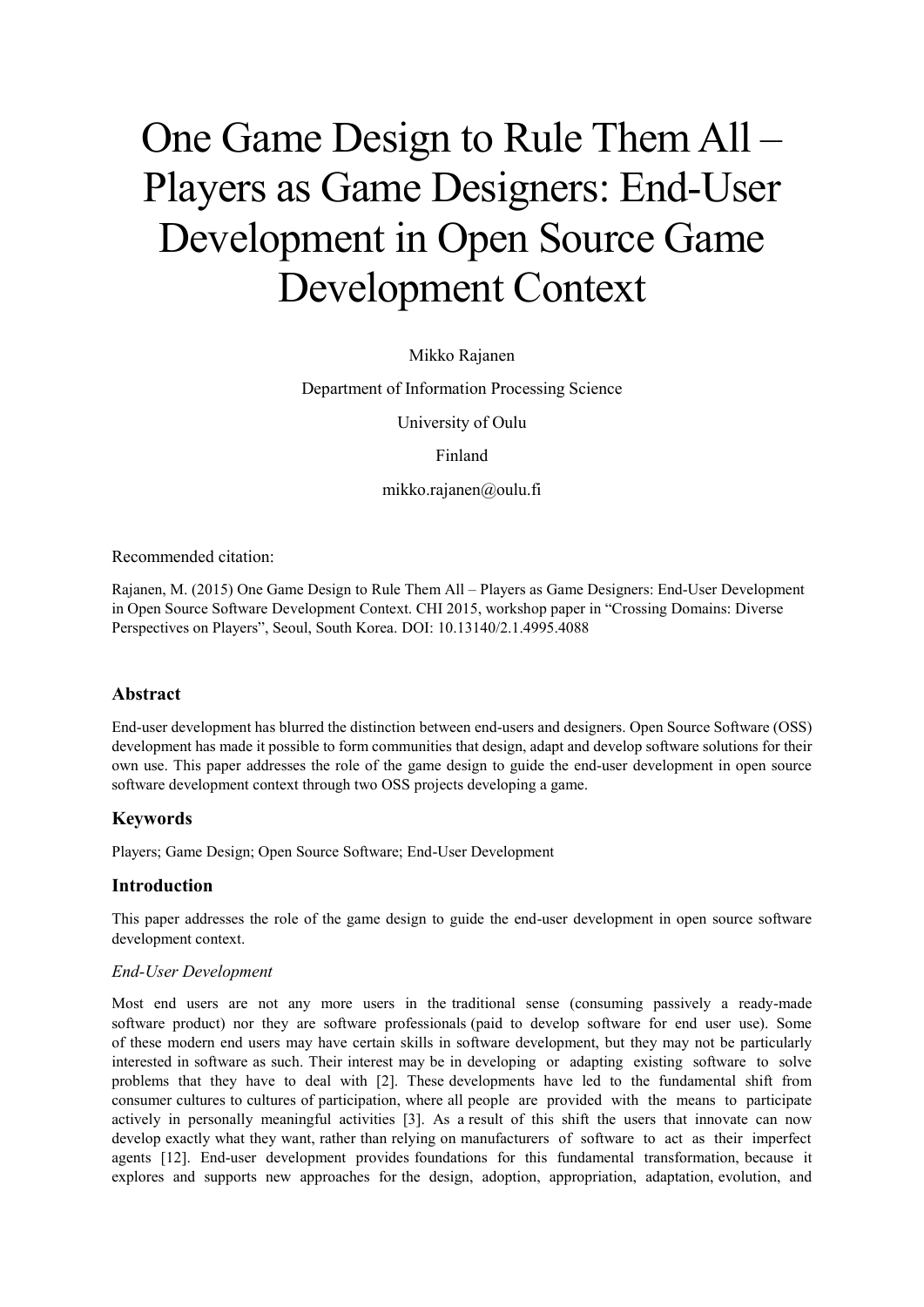sharing of artifacts by all participating stakeholders [3]. It also takes into account that cultures of participation are not influenced by only technology, but they are the result of incremental shifts in human behavior and social organizations [3]. End-user development (EUD) is focused on the challenge of allowing users of software systems – not primarily interested in the software itself – to modify, extend, evolve and create new versions of systems that fit their needs [3]. Many of the distinctions between designers and users are becoming blurred in the digital world and to some extent, we are all now designers [1].

However, the users of modern software will soon notice that the behavior of given software cannot be changed or meaningfully extended without a substantial reprogramming effort requiring skills and expertise often beyond the individual users [3]. This problem can however be addressed by a community effort, where the community at large has a greater sense of ownership and thereby is more willing, motivated and skilled to put an effort into fixing errors. This issue has been emerging in open source software communities and has led to the famous observation that all bugs are shallow, given that there are enough eyeballs [11].

## *Open Source Software*

The term "open source software" (OSS) refers to software for which source code is freely available for everyone to read and modify. The fundamental idea of OSS is to enable software to evolve outside of commercial company restrictions through the participation of technically oriented contributors and users in the community [11]. Software communities that can be compared to modern open source software communities have existed for a long time before the coining of term "open source software" [5].

OSS development is usually organized as a loose community that is kept together by strong common values and ideas, the work being kept together and directed by one or many individual developers [6]. This community is often depicted with an onion model where different layers in onion represent the level of involvement and power within that particular OSS community. The core-developers who have commit rights from the hard core of the onion. In the next onion layer are the developers who have read and write access to the source code repository, but who have to seek approval from the core-developers to perform any major modifications of the software. The contributors, who are external developers and users who send bug reports or minor bug fixes, form the next onion layer. These contributors can access the source code but they cannot upload their modified source code directly to the source code repository of the project but have to send the modifications to the core-developers or developers for approval. The outmost layer belongs to non-technical end-users, who do not participate actively in the development, but who use the software and may participate in the community. Different OSS projects and communities design and develop different kinds of software solutions, from internet browsers to media portals, from 3D content creation systems to games.

#### *Game Design*

Game design is the art of applying design, technology, rules and aesthetics to create a computer, console or physical game to facilitate interaction between player and other players or computer for playful, educational, recreational, or simulation purposes. Game design creates goals, rules and challenges that produce desirable interactions among the players of the game. In the broadest sense the game design refers to the central idea behind a game. In smaller games the game design encompasses how the player plays the game. In large immersive games, the game design also encompasses the central theme or the point of the game, as well as the main storyline and plot. The plot and level of challenge are important factors for players considering buying a game [7]. Important questions in game design are: *What are the fundamental rules of this game?* and *What makes this game fun and challenging?*

## **Empirical Setting**

The following sections will present the empirical results of cases (these cases have been presented in more detail in [4, 8, 9, 10]), focusing especially on the findings related to game design and end-user development.

#### *Case A*

Case A developed a game targeted at non-technical end-users without any interest or skills in programming. The project had about 15 listed developers and a relatively small user base of about 1000 users. In the game a droid crew of a galactic space freighter has turned against the humans and a droid has been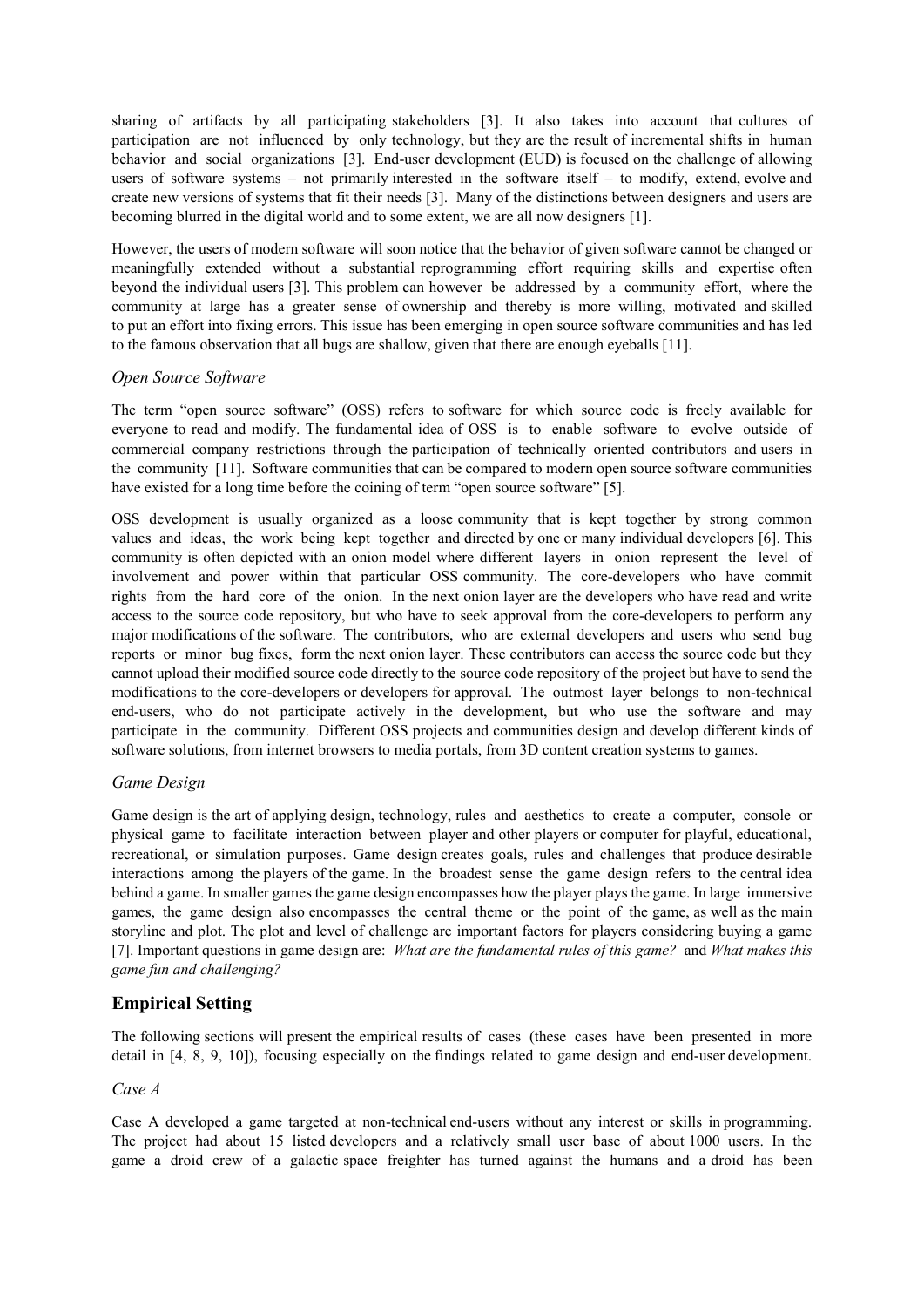beamed abroad the freighter to regain control of the situation. The game is a remake of Commodore 64 classic from 1985.

Game design revolves in this case around the design rules and elements of fun and challenge from the original game. End-user development could be seen as limited from the game design point of view because the goal is to remake the original game. However, to accommodate the player design ideas, the project has launched a parallel OSS project developing a game which can evolve beyond the limits of the original game.

## *Case B*

Case B again developed a game targeted at non-technical end-users without any interest or skills in programming. The project had 20 listed active developers with commit rights to the code repository. The user population was active including a forum with over 1000 active users and 50000 posts. The importance of good UI supporting gameplay, reducing the unnecessary tedium from the gameplay and the support for new players was raised as the main design goals in the development manifesto of the game.

Game design was in this case open for new innovations, additions and adjustments. The development manifesto set the guidelines form the end-user development, making it possible to bring new and fresh ideas but at the same time keeping the core values, ideas and design elements intact and therefore keeping the very essence of the game identity even though there has been many radical changes during the lifetime of the game.

## **Concluding discussion**

The end-user development, open source development and game design can be combined in cases where the developed OSS game has either a previous game or a strong development manifesto guiding the design, adaptation and development of rules, elements of fun and challenges.

# **References**

[1] Brown, J and Duguid, P. (2000) Re-education. The Social Life of Information. Harvard Business School Press, Boston, MA, pp. 2007-241.

[2] Costabile, M., Mussio, P., Provenza, L and Piccinno, A. (2008) End Users as Unwitting Software Developers. In proceedings of WEUSE IV'08

[3] Fischer, G. (2009). End-user development and meta-design: Foundations for cultures of participation. In End-user development (pp. 3-14). Springer Berlin Heidelberg.

[4] Iivari, N., Rajanen, M. and Hedberg, H. (2014) Encouraging for Enculturation – An Enquiry on the Effort of Usability Specialists Entering OSS Projects. In proceedings of ACIS 2014.

[5] Levy, S. (1984). Hackers. Penguin Books. Middlesex UK.

[6] Ljungberg, J. (2000) Open Source Movements as a Model for Organizing. European Journal of Information Systems 9, 4. pp 208-216.

[7] Rajanen, M. and Marghescu, D. (2006) The Impact of Game Usability to Player Attitude. In proceedings of 29th Information Systems Research Seminar in Scandinavia (IRIS29). Helsingoer, Denmark.

[8] Rajanen, M., Iivari, N. and Keskitalo, E. (2012) Introducing Usability Activities into Open Source Software Development Projects: a Participative Approach. In proceedings of NordiCHI 2012.

[9] Rajanen, M. and Iivari, N. (2013) Open Source and Human Computer Interaction Philosophies in Open Source Projects – Incompatible or Co-Existent? In proceedings of Academic MindTrek 2013.

[10] Rajanen, M. and Iivari, N. (2015) Power, Empowerment and Open Source Usability. In proceedings of CHI 2015.

[11] Raymond, E. and Young, B. (2001) The Cathedral and the Bazaar: Musings on Linux and Open Source by an Accidental Revolutionary, O'Reilly & Associates, Sebastopol, CA.